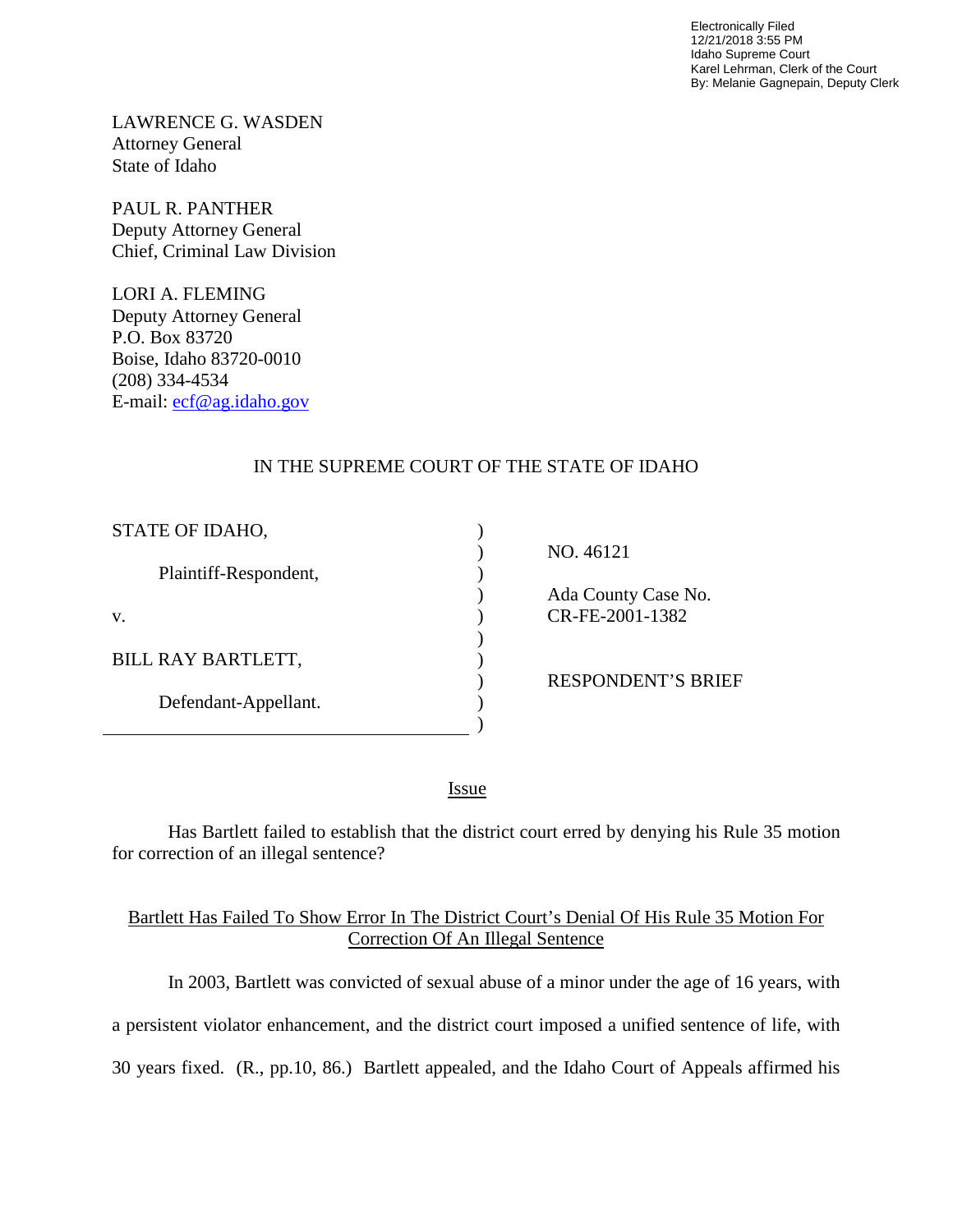conviction and sentence. (R., p.86.) In 2008, Bartlett filed a petition for post-conviction relief alleging ineffective assistant of counsel at trial; the district court dismissed the petition and the Court of Appeals later affirmed the dismissal. (R., p.86.) In 2015, Bartlett filed a Rule 35 motion for correction of an illegal sentence. (R., p.86.) The district court denied the motion, and the Court of Appeals subsequently affirmed the denial of the motion. (R., p.86.) In 2018, Bartlett filed a second Rule 35 motion for correction of an illegal sentence, which the district court denied. (R., pp.16-20, 82-89.) Bartlett filed a notice of appeal timely from the district court's order denying his second Rule 35 motion for correction of an illegal sentence. (R., pp.90-93.)

Mindful of legal authority that forecloses his argument, Bartlett asserts on appeal that the district court erred by denying his second Rule 35 motion for correction of an illegal sentence, claiming as he did below that his sentence is illegal because his trial counsel "never told him he did not have to speak with the presentence investigator." (Appellant's brief, pp.4-5.) Bartlett has failed to show error in the denial of his second Rule 35 motion for correction of an illegal sentence.

Pursuant to Idaho Criminal Rule 35, a district court may correct a sentence that is "illegal from the face of the record at any time." In State v. Clements, 148 Idaho 82, 87, 218 P.3d 1143, 1148 (2009), the Idaho Supreme Court held that "the interpretation of 'illegal sentence' under Rule 35 is limited to sentences that are illegal from the face of the record, i.e., those sentences that do not involve significant questions of fact nor an evidentiary hearing to determine their illegality." An illegal sentence under Rule 35 is one in excess of a statutory provision or otherwise contrary to applicable law. State v. Alsanea, 138 Idaho 733, 745, 69 P.3d 153, 165 (Ct. App. 2003).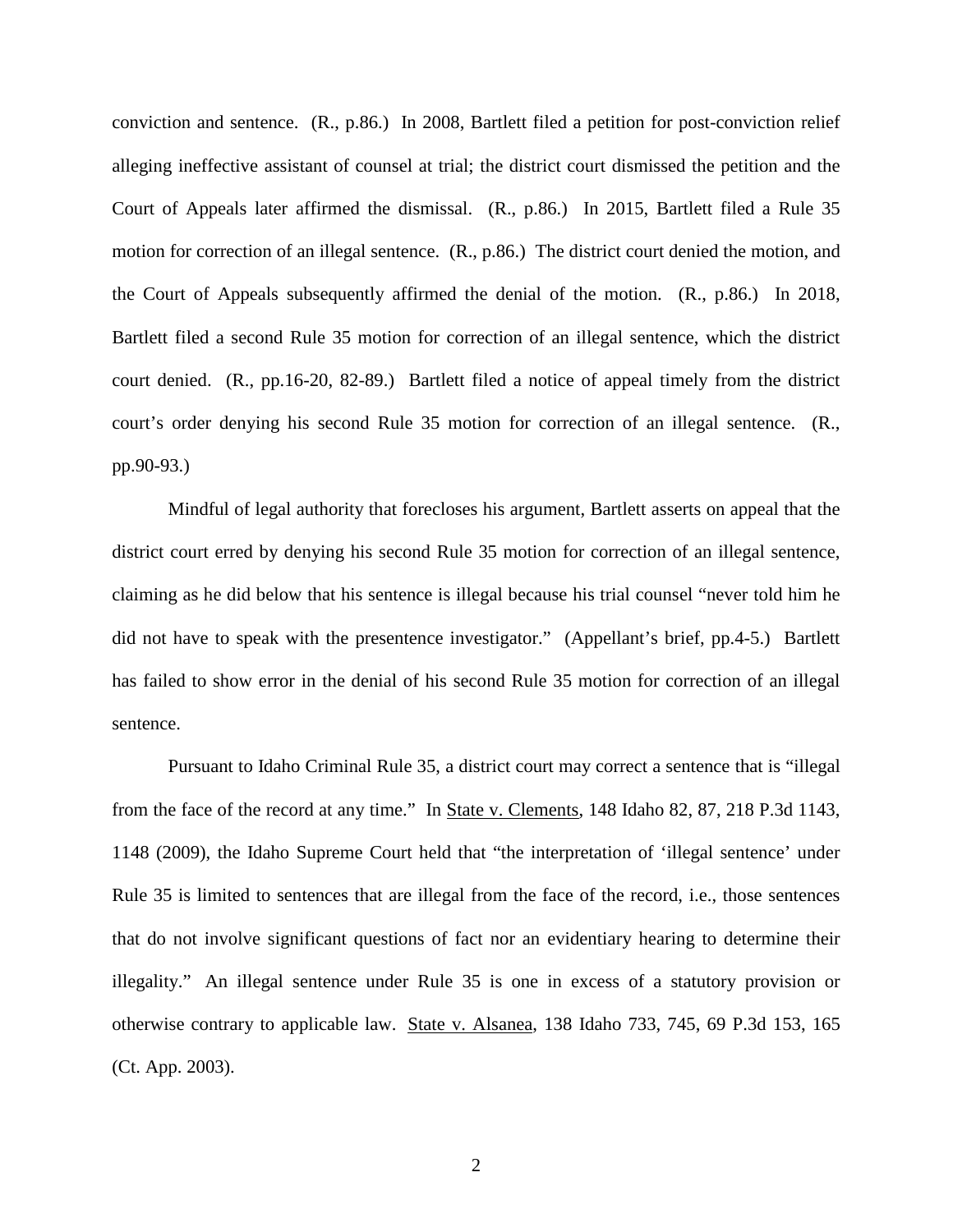Idaho Criminal Rule 35 cannot be used as the procedural mechanism to attack the validity of the underlying conviction. State v. McDonald, 130 Idaho 963, 965, 950 P.2d 1302, 1304 (Ct. App. 1997). "[U]nder [Rule 35,](http://www.westlaw.com/Link/Document/FullText?findType=L&pubNum=1006902&cite=IDRRCRPR35&originatingDoc=Ia88894a5b6eb11e4b86bd602cb8781fa&refType=LQ&originationContext=document&vr=3.0&rs=cblt1.0&transitionType=DocumentItem&contextData=(sc.UserEnteredCitation)) a trial court cannot examine the underlying facts of a crime to which a defendant pled guilty to determine if the sentence is illegal." State v. Wolfe, 158 Idaho 55, 65, 343 P.3d 497, 507 (2015) (citations omitted). "Moreover, [Rule 35'](http://www.westlaw.com/Link/Document/FullText?findType=L&pubNum=1006902&cite=IDRRCRPR35&originatingDoc=Ia88894a5b6eb11e4b86bd602cb8781fa&refType=LQ&originationContext=document&vr=3.0&rs=cblt1.0&transitionType=DocumentItem&contextData=(sc.UserEnteredCitation))s purpose is to allow courts to correct illegal sentences, *not* to reexamine errors occurring at trial or before the imposition of the sentence." Id. (emphasis original).

The penalty for sexual abuse of a minor under the age of 16 years, with a persistent violator enhancement, is not less than five years, up to life in prison. I.C. §§ 18-1506, 19-2514. Bartlett's unified sentence of life, with 30 years fixed, falls within the statutory guidelines. Bartlett claims that his sentence is illegal "because his counsel never told him he did not have to speak with the presentence investigator." (Appellant's brief, p.5.) Bartlett's claim is not the proper subject of a Rule 35(a) motion, as he does not allege that his *sentence* is in excess of a statutory provision or otherwise contrary to applicable law; rather, he claims that his counsel committed error *before the imposition of sentence*. The alleged error is therefore not within the scope of Rule 35(a). See, e.g., Wolfe, 158 Idaho at 65, 343 P.3d at 507.

Bartlett has not shown that his sentence is illegal, nor has he shown any other basis for reversal of the district court's order denying his second Rule 35 motion for correction of an illegal sentence. Therefore, the district court's order denying Bartlett's second Rule 35(a) motion should be affirmed.